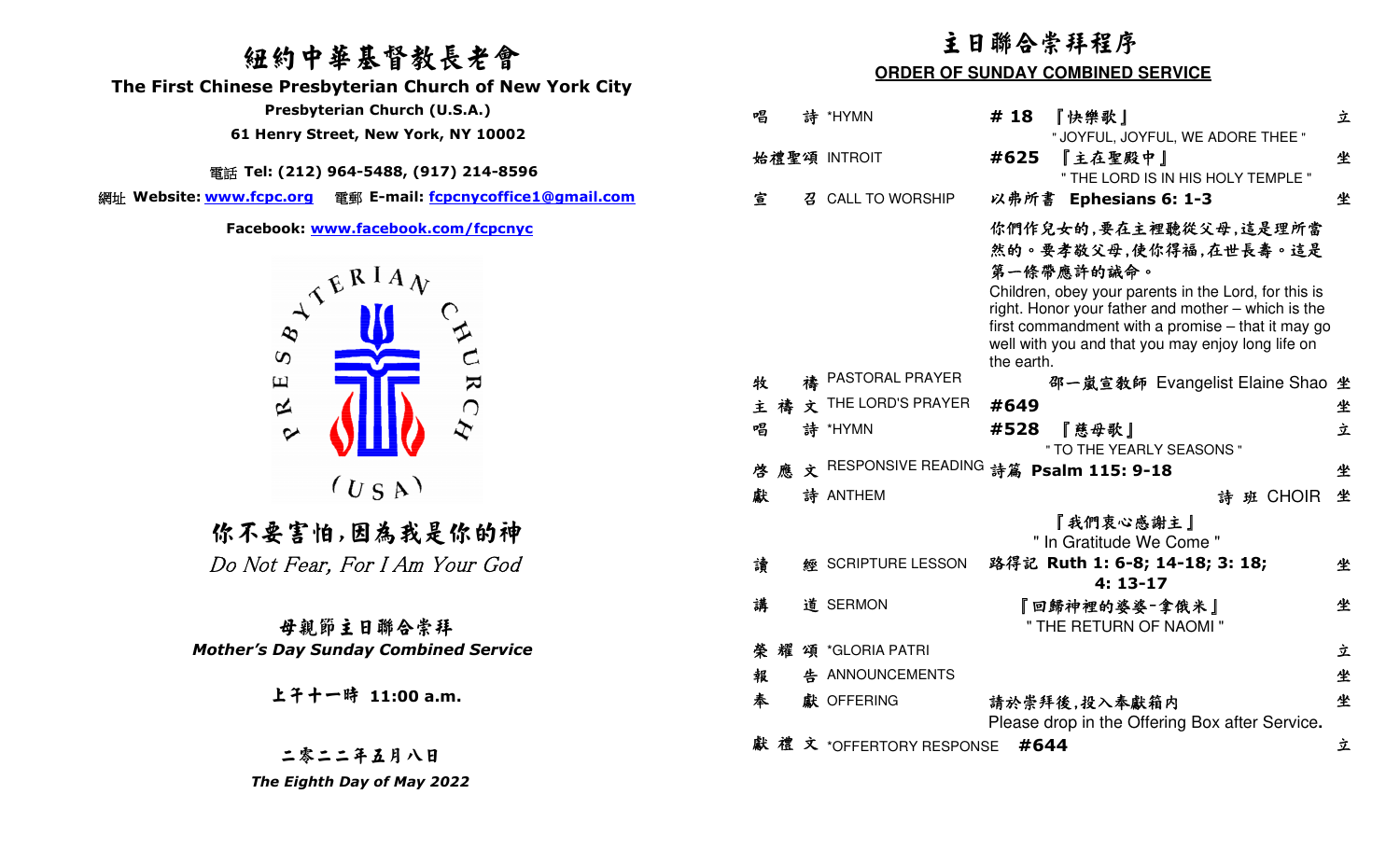| 差 |    |   | 遣 *DISMISSAL  |                                                                                                                                                                                                | 方李芳執事 Deacon Frances Fong 立               |   |  |
|---|----|---|---------------|------------------------------------------------------------------------------------------------------------------------------------------------------------------------------------------------|-------------------------------------------|---|--|
|   |    |   |               | 在聖殿崇拜上帝以後,你們務要踏進世界去事奉<br>上帝和祂所創造,所愛顧的全人類. 阿們!<br>Go forth into the world to serve God and human<br>beings whom He created and love after the<br>Worship Service in the Church Sanctuary. Amen. |                                           |   |  |
| 阿 | ብግ | 頌 | AMEN*         | #675                                                                                                                                                                                           |                                           | 立 |  |
| 唱 |    |   | 詩 *HYMN       | #526                                                                                                                                                                                           | 『基督化家庭歌』<br>" WHEN THE LORD IS WELCOMED " | 立 |  |
|   |    |   | *please stand |                                                                                                                                                                                                |                                           |   |  |

## 啓應文:詩篇 115 篇 9-18 節<br>,你要答意取和蒂!池具你的幫助和

- 主席啟: 以色列啊,你要倚靠耶和華!祂是你的幫助和你的盾牌。
- 會眾應: 亞倫家啊,你們要倚靠耶和華!祂是你們的幫助和你們的盾牌。
	- 啟: 你們敬畏耶和華的,要倚靠耶和華!祂是你們的幫助和你們的 盾牌。
	- 應: 耶和華向來眷念我們;祂還要賜福給我們:要賜福給以色列的 家,賜福給亞倫的家。
	- 啟: 凡敬畏耶和華的,無論大小,主必賜福給他。
	- 應: 願耶和華叫你們和你們的子孫日見加增。
	- 啟: 你們蒙了造天地之耶和華的福!
	- 應: 天,是耶和華的天;地,祂卻給了世人。
	- 啟: 死人不能讚美耶和華;下到寂靜中的也都不能。
	- 應: 但我們要稱頌耶和華,從今時直到永遠。你們要讚美耶和華!

### **Responsive Reading: Psalm 115: 9-18**

- 9. O Israel, have faith in the Lord: he is their help and their breastplate.
- 10. O house of Aaron, have faith in the Lord: he is their help and their breastplate.
- 11. You worshippers of the Lord, have faith in the Lord: he is their help and their breastplate.
- 12. The Lord has kept us in mind and will give us his blessing; he will send blessings on the house of Israel and on the house of Aaron.
- 13. He will send blessings on the worshippers of the Lord, on the small and on the great.

14. May the Lord give you and your children still greater increase.

- 15. May you have the blessing of the Lord, who made heaven and earth.
- 16. The heavens are the Lord's; but the earth he has given to the children of men.
- 17. The dead do not give praise to the Lord; or those who go down to the underworld.
- 18. But we will give praise to the Lord now and forever. Praise be to the Lord.

# 講道經文:路得記 **1: 6-8; 14-18; 3: 18; 4: 13-17**

- 6. 她就與兩個兒婦起身,要從摩押地歸回;因為她在摩押地聽見 耶和華眷顧自己的百姓,賜糧食與他們。
- 7. 於是她和兩個兒婦起行離開所住的地方,要回猶大地去。
- 8. 拿俄米對兩個兒婦說:「你們各人回娘家去吧。願耶和華恩待 你們,像你們恩待已死的人與我一樣!
	- 14. 兩個兒婦又放聲而哭,俄珥巴與婆婆親嘴而別,只是路得捨不 得拿俄米。
	- 15. 拿俄米說:看哪,你嫂子已經回他本國和他所拜的神那裡去
		- 了,你也跟著你嫂子回去吧!
- 16. 路得說:不要催我回去不跟隨你。你往哪裡去,我也往那裡 去;你在哪裡住宿,我也在那裡住宿;你的國就是我的國, 你的神就<del>是</del>我的神。
	- 17. 你在哪裡死,我也在那裡死,也葬在那裡。除非死能使你我 相離!不然,願耶和華重重地降罰與我。
	- 18. 拿俄米見路得定意要跟隨自己去,就不再勸他了。
- 3: 18. 婆婆說:女兒啊,你只管安坐等候,看這事怎樣成就,因 為那人今日不辦成這事必不休息。
- 4: 13. 於是,波阿斯娶了路得為妻,與他同房。耶和華使他懷孕 生了一個兒子。
	- 4: 14. 婦人們對拿俄米說:耶和華是應當稱頌的!因為今日沒有 撇下你,使你無至近的親屬。願這孩子在以色列中得名聲。
	- 4: 15. 他必提起你的精神,奉養你的老,因為是愛慕你的那兒婦. 所生的。有這兒婦比有七個兒子還好!
- 4: 16. 拿俄米就把孩子抱在懷中,作他的養母。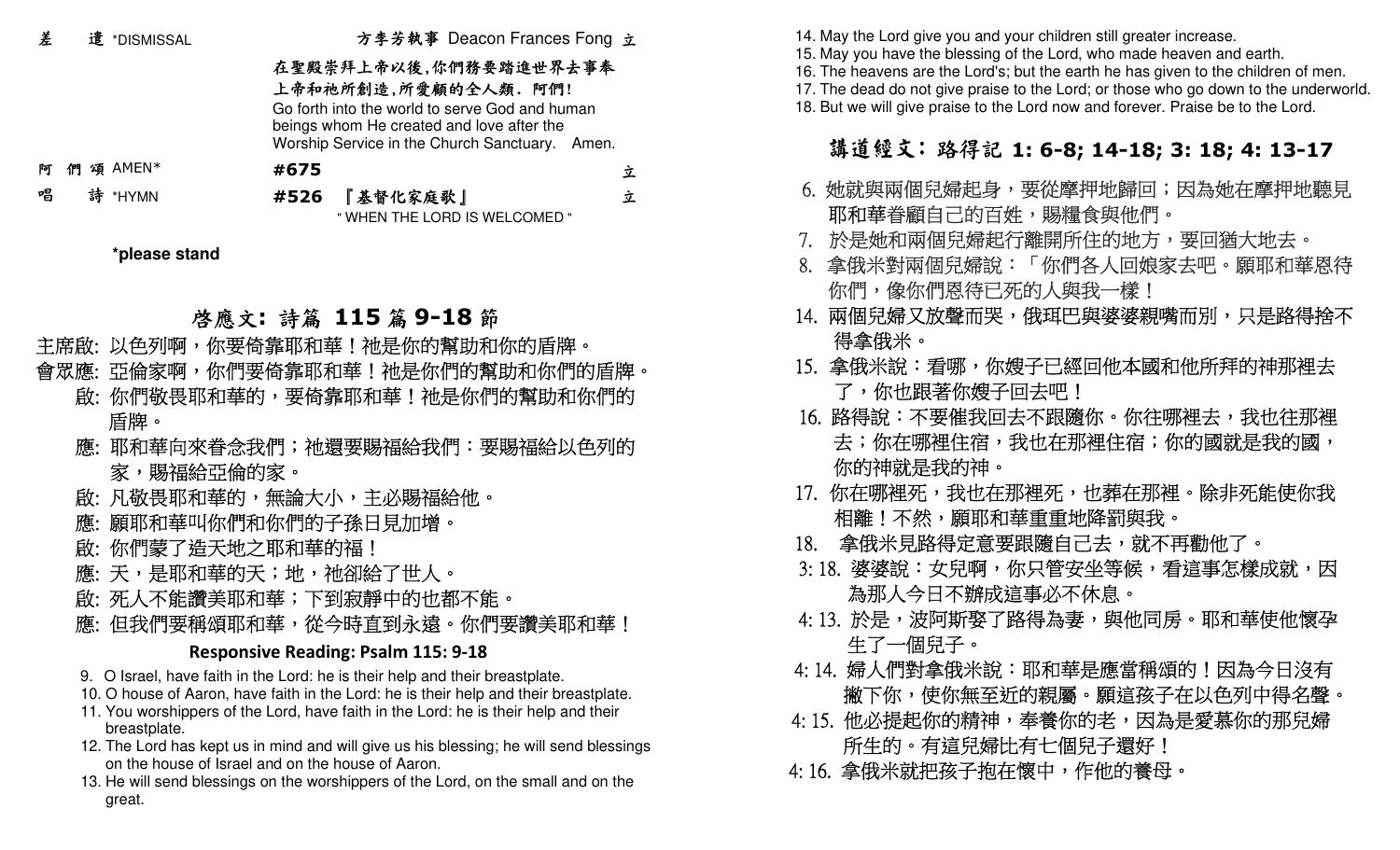### 4: 17 鄰舍的婦人說:拿俄米得孩子了!就給孩子起名叫俄備得。 這俄備得是耶西的父,耶西是大衛的父。

### cripture Lesson: Ruth 1: 6-8; 14-18; 3: 18; 4: 13-17 S

- 6. When she heard in Moab that the Lord had come to the aid of His people by providing food for them, Naomi and her daughters-in-law prepared to return home from there.
- 7. With her two daughters-in-law she left the place where she had been living and set out on the road that would take them back to the land of Judah.
- 8. Then Naomi said to her two daughters-in-law, "Go back, each of you, to your mother's home. May the Lord show kindness to you, as you have shown to your dead and to me.
- 14.At this they wept again. Then Orpah kissed her mother-in-law good-by, but Ruth clung to her.
- 15. "Look," said Naomi, "your sister-in-law is going back to her people and her gods. Go back with her.
- 16.But Ruth replied, "Don't urge me to leave you or to turn back from you. Where you go I will go, and where you stay I will stay. Your people will be my people and your God my God."
- 17.Where you die I will die, and there I will be buried. May the Lord deal with me, be it ever so severely, if anything but death separates you and me."
- 18.When Naomi realized that Ruth was determined to go with her, she stopped urging her.
- 3:18. Then Naomi said, "Wait, my daughter, until you find out what happens. For the man will not rest until the matter is settled today."
	- 4:13. So Boaz took Ruth and she became his wife. Then he went to her, and the Lord enabled her to conceive, and she gave birth to a son.
	- 4:14. The women said to Naomi: "Praise be to the Lord, who this day has not left you without a kins-man-redeemer. May he become famous throughout Israel!
	- 4:15. He will renew your life and sustain you in your old age. For your daughter-in-law, who loves you and who is better to you than seven sons, has given him birth."
	- 4: 16. Then Naomi took the child, laid him in her lap and cared for him.
	- 4: 17. The women living there said, "Naomi has a son." And they named him Obed. He was the father of Jesse, the father of David.

### 報告事項

**1.**歡迎首次參加主日崇拜之新朋友,盼望你能繼續參加聚會,散會後請留下姓名,通訊處及電話與司事,以便教會與你聯絡。

 We extend our welcome to those who are worshipping with us for the first time today. Please leave your name, address and phone number with the ushers so that we can contact you in the future. We hope to see you again.

- **2.**祈禱會: 逢禮拜四下午二時,請各兄姊在不同地方一齊誠心為教會守望禱告。
- **3.**各兄姊於教會辦公時間內每日上午九時至下午五時可用本堂電話**(212) 964-5488** 或手提電話 **(917) 214-8596** 聯絡同工。<br>位熈国契例命, ヘキロ下ケニ時平與行、詩々国方屈時命+
- **4.**伉儷團契例會: 今主日下午二時半舉行,請各團友屆時參加。
- **5.**母親節茶敘: 今日母親節,祝在座各位母親身心康泰,主恩滿溢。崇拜後在 二樓副堂設茶敘,請各兄姊屆時留步參加。
- **6.**婦女部例會: 下主日主日崇拜後在二樓副堂舉行,請各姊妹屆時參加。`



# **堂 室 く ノ 慶**<br><u>本堂 112 周年堂慶 FCPC 112th Anniversary Celebration</u>

感恩聯合崇拜 **Thanksgiving Combined Worship Service**

**6-26-2022 (**主日 **Sunday)**  上午十一時 **11:00 a.m.**

講員 **Preacher:** 林大衛牧師 **Reverend David Lam** 

主席 **Worship Leader:** 梁燊南長老 **Elder San Leong** 

### **112**周年堂慶午餐會

  **112thAnniversary Celebration Lunch** 日期**(Date): 6 - 26 – 2022 (**主日 **Sunday)**  時間**(Time):** 下午十二時卅分 **12:30 p.m.**  地點 **(Venue):** 紐約中華基督教長老會  **The First Chinese Presbyterian Church** 售票日期**: 5/8/2022**至 **6/12/2022 Tickets on sale 5/8/2022~6/12/2022**  餐券**(Ticket):**每位五元 **(**名額 **<sup>80</sup>** 位**,** 先購先得**)** ited tickets, first come first :  **\$5 each (limited tickets, first come first serve)**  售券者**(Booking):** 雷甄惠珍執事、梁美娥長老、徐頌基長老**. Tickets can be purchased from Deacon Christine Louie, Elder Mei Luk, Elder Jonathan Chui.**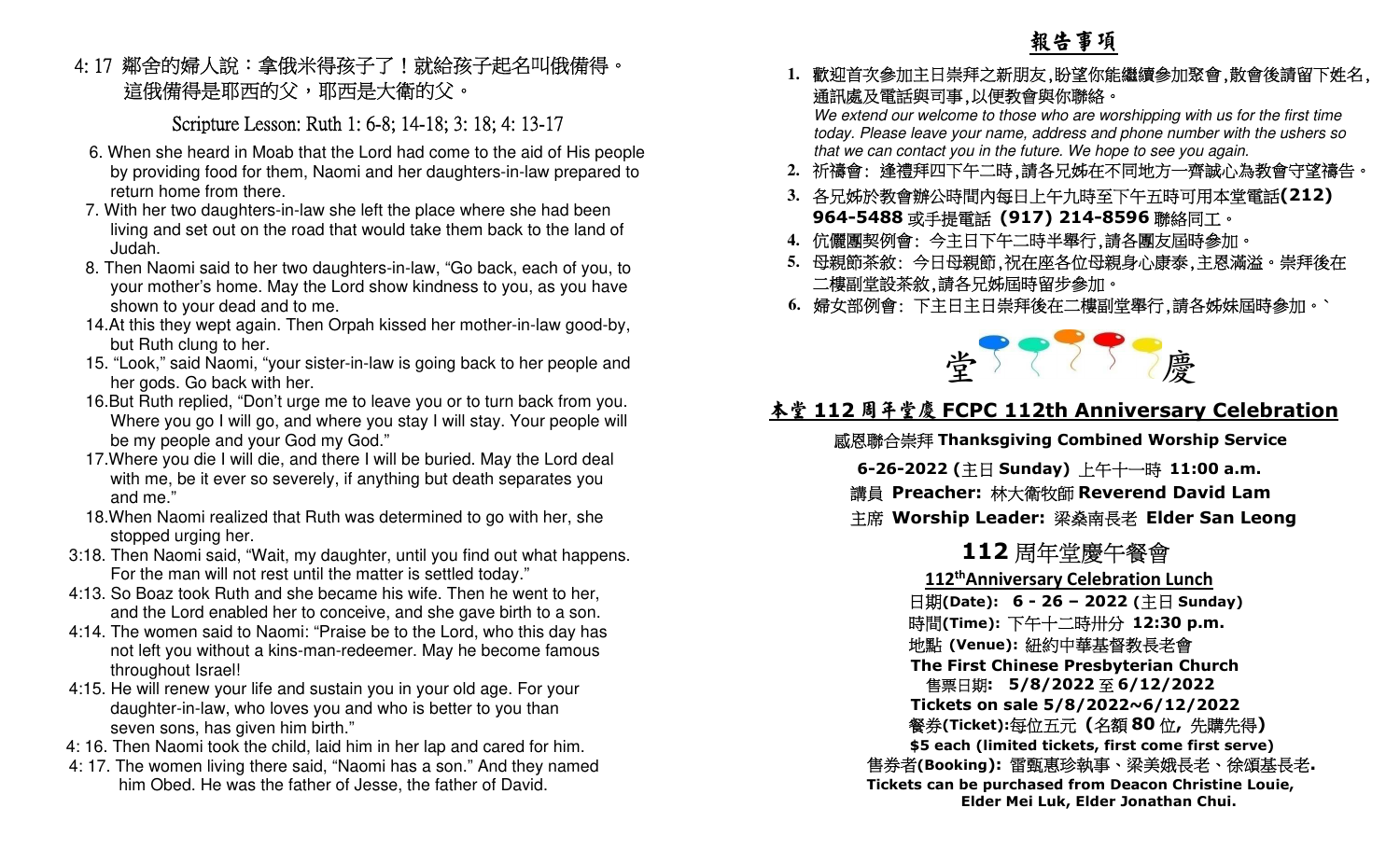### 二零二二年度獎學金接受申請

### **2022 SCHOLARSHIPS AVAILABLE FOR APPLICATION**

本堂設有二項獎學金:

(一) 高中畢業生繼續進修大學獎學金.

(二) 大學畢業生繼續進修大學獎學金.

 申請人必須成績優良, 品行優良. 積極參與教會及社區活動. 不論家庭經濟狀況 如何, 均可申請.

 高中畢業生繼續進修大學申請人資格: 本會會友或其子女/孫兒女**. SAT**不少於*1290*分或 **ACT**不少於 **20**分, 符合上述資格者均可申請.

 大學畢業生繼續進修大學申請人資格: 本會會友符合上述資格者均可申請. 申請 人只能獲獎一次.

請用電郵 **vicki.louie@gmail.com** 與石雷蕙莎女士聯絡,索取申請書及資料.

### 截止日期:二零二二年五月十四日禮拜六**(**逾期申請,不予考慮**)**

Scholarships are available for post-high school seniors pursuing additional studies and current or incoming graduate school students. Each scholarship will be awarded on the basis of academic merit, (for graduating high school seniors at a SAT score of at least 1290 or ACT score of at least 20), service and active participation to the church and community, and individual character. Scholarships are not based on financial need. **誠聘主任牧師 紐約中華基督教⻑老會誠聘主任牧師。 具美國⻑老會 (Presbyterian Church USA) 認同之神學學位, 三年服務堂會經驗, 需能講流利粵語, 及具備英語溝通能力。 請寄履歷致:PNC,** The First Chinese Presbyterian Church 61 Henry Street, New York, NY 10002, 或電郵 fcpcsession@gmail.com The First Chinese Presbyterian Church is seeking a Pastor (Head of Staff). The candidate should possess qualifications acceptable by the Presbyterian Church (USA) for Minister of Word and Sacrament, with 3 years of pastoral experience, and fluency in Cantonese and spoken English. Please send resume to: PNC, The First Chinese Presbyterian Church, 61 Henry Street, New York, NY10002, or Email: fcpcsession@gmail.com

 For post-high school seniors pursuing undergraduate studies: Members of our church, or their children/grandchildren who satisfy the criteria are invited to apply.

For incoming or current graduate school students: Members of the First Chinese Presbyterian Church of New York City, in good standing, who satisfy the criteria are invited to apply.

Applicants can be awarded a scholarship only once during their graduate career.

Please email Victoria Louie-Shek at vicki.louie@gmail.com for an electronic application.

> **Application Deadline: Saturday, May 14, 2022 (Late application will NOT be considered.)**

### **誠聘 Position Vacant**

**紐約中華基督教⻑老會誠聘幹事。**

**須有大學學歷; 能講流利粵語; 及具備英語,華語溝通能力**;

**中,英文,電腦打字。 請寄履歷致:**Administrative Assistant

The First Chinese Presbyterian Church

61 Henry Street, New York, NY 10002, <u>或電郵 fcpcny@yahoo.com</u>

The First Chinese Presbyterian Churchis seeking an Administrative Assistant:

 The candidate should have some college credits; fluency in Cantonese; spoken English and Mandarin; and ability to type English and Chinese.Please send resume to:

Administrative Assistant

The First Chinese Presbyterian Church,

61 Henry Street, New York, NY10002, or Email: fcpcny@yahoo.com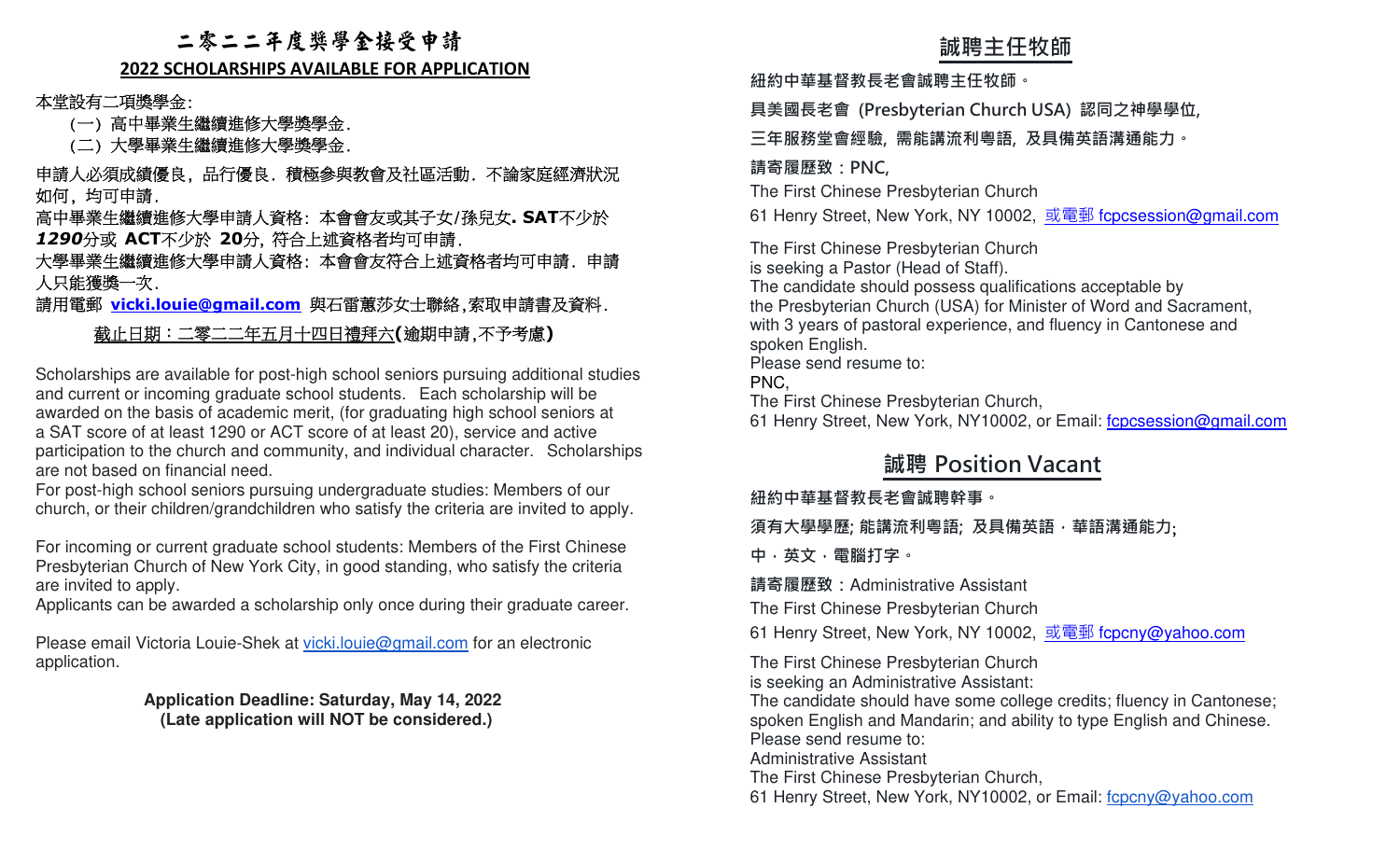### 紐約華人基督徒公墳會通告

現調整屬管墳地每穴售價為**3,200**元。

### 詩班獻詩歌詞

### In Gratitude We Come

In Gratitude We Come, to give our thanks to you, for towering trees, sky and seas and early morning dew. In Gratitude We Come, to give our thanks to you, for love that grows and overflows, for love that comes from you. The laughter of a child, a smiling face, recall a parent's love, remind us of your grace. The clouds that bring us showers, leave us skies of blue, In Gratitude We Come, to give our thanks to you, to you. In Gratitude We Come, to give our thanks to you, for morning prayer, for fresh air, majestic mountain view. … 母親節獻花

In Gratitude We Come, to give our thanks to you, for star at night and twinkling lights, in silence praising you, in silence praising you, Amen, Amen, Amen.

### 医心包 医心包 化二乙酸 我 們衷心感謝主

我們衷心感謝,同來謝袮恩惠,落葉之秋,涼風吹,洒雨露倍清爽。」 我們衷心感謝,同來謝袮恩惠,白雪寒冬,盛開花卉,主袮配受稱頌。 太陽奪目光芒,朗月皎潔,表彰主愛顧惜,明証上主能力,雨后漸露彩虹, 復現新希望,我們衷心感謝,同來謝袮恩惠,同來謝袮恩惠, 崇山美景,讓我享,呼吸清新空氣,我們衷心感謝,同來謝袮恩惠,沉寂夜空, 繁星閃耀,都正默然稱頌,阿們

陳紀文夫人

 湯淑芬小姐合家紀念父親湯元亨先生,母親李德馨女士 雷顯彬夫婦紀念父母親雷家僑先生,蔡寶珠女士,甄光湘先生,甄余佩霞女士 胡國傑夫婦紀念母親胡池安夫人 胡國傑夫婦紀念母親梅友恆夫人 余健雄夫婦紀念父母親余啟炘執事夫婦 陳汝俠執事,曾惠英長老紀念母親陳麥敏莊夫人,曾黃漢星夫人

### 代禱事項

- 1.為本堂各同工、全體長老、執事、董事在教會中事奉的心志禱告。
- 2.為祈禱會禱告。求聖靈感動更多弟兄姊妹同心合意為教會守望。
- 3.為紐約市華埠社區禱告。願本堂藉著崇拜、關懷、社區服務、網絡廣播 節目廣傳福音。
- 4.為身體和心靈軟弱的弟兄姊妹禱告。求主醫治,使他們早日康復: 吳秀琼女士、林伍新蘭女士、陳玉金女士、張淑德女士、劉浪波夫人、 朱譚綺琪女士、陳曾惠英長老、曾偉青長老之母親。
- 5.為本堂聘牧事工禱告。求主差遣合適主任牧師來牧養教會。
- 6.為本堂聘請幹事禱告。求主差遣合適同工來協助堂務。
- 7.為弟兄姊妹未信主的親友禱告。

|        | 今主日(五月八日)      | 下主日(五月十五日)    |
|--------|----------------|---------------|
|        | 母親節主日          | 敬老主日          |
| 講員/主席  | 邵一嵐宣敎師 / 方李芳執事 | 李澤華牧師 / 梁美娥長老 |
| 指揮/司琴  | 林主恩先生 / 江友正女士  | 林主恩先生 / 江友正女士 |
| 待<br>招 | 關李月霞執事         | 唐顯慶長老         |
| 聖壇插花   | 邵一嵐宣教師         | 邵一嵐宣教師        |
| 錄音/音響  | 黄惠賜執事          | 黄惠賜執事         |

主日聯合崇拜事奉人員